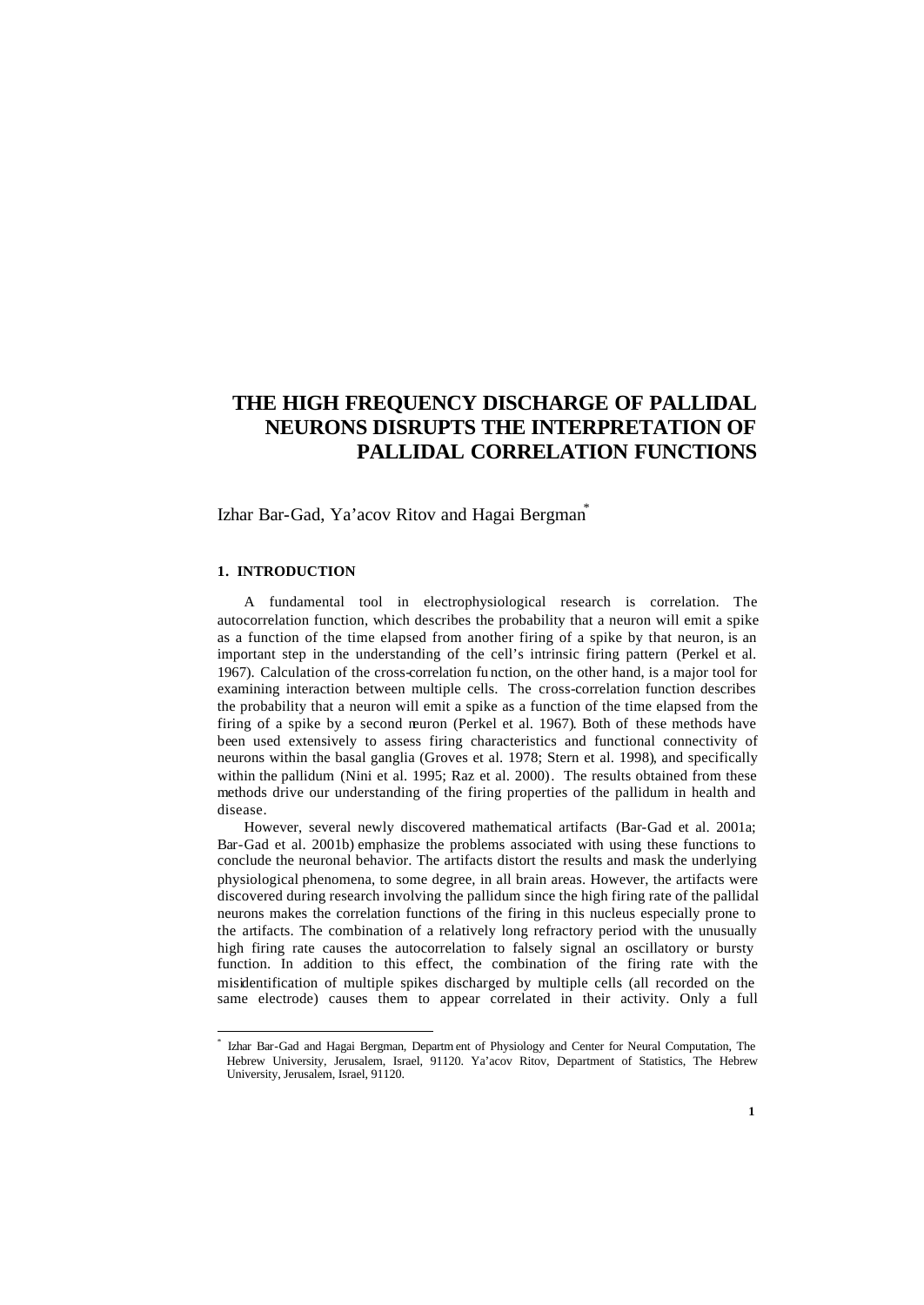understanding of these artifacts and estimation of their effect on the data will enable a correct study of the firing characteristics of pallidal neurons.

#### **2. METHODS**

Two vervet monkeys (Monkey C and S, *Cercopithecus aethiops aethiops*, female, weight 3-3.5 Kg) were trained to perform a visuomotor task. After training, a Cilux recording chamber was attached to the skull to allow recording of the simultaneous activity of pallidal neurons. Details of the task, surgery and data recording methods are similar to those given elsewhere (Raz et al. 2000). The monkeys' care and surgical procedures were in accordance with The NIH Guide for the Care and Use of Laboratory Animals (1996), and with the Hebrew university guidelines for the use and care of laboratory animals in research, supervised by the institutional animal care and use committee.

The electrode output was sorted and classified in real time by a template-matching algorithm (MSD 3.21, Alpha-Omega Engineering, Nazareth, Israel). The electrode output was also band -pass filtered (Monkey C: 300-6000Hz, Monkey S: 1-6000Hz, 4 pole Butterworth filter, MCP-plus 2.8) and continuously sampled at 24 KHz (AlphaMap 5.0). The continuous sampling of the electrode output was further subjected to off-line spike sorting procedure (AlphaSort 3.8). This algorithm is based on principal component analysis of the spike pattern. We applied two sets of principal components, a default one based on cortical recording (Abeles and Goldstein 1977) and a set of principal components that were created by a library of well-isolated pallidal spikes recorded by the same setup. The sorting was verified by the existence of refectory period in the ISI, and by the stability of the firing rate of the cells. Each sorting was verified by at least two experimenters. All further analysis of the spike timing is performed using 1ms bins. For the autocorrelation studies, only cells recorded for at least 600 seconds were taken. The cross-correlation studies used only pairs from the same electrode with at least 600 seconds in which both cells fired. Auto and cross correlation functions were calculated only for cells satisfying the stability and isolation criteria and were normalized to the firing rate (Abeles 1982).

The artifacts were tested using simulated neurons that reflect the core characteristics of the physiological neurons. The simulated neurons were modeled as a realization of a renewal process featuring reduced initial probability (simulating the refractory period) followed by a constant probability. A renewal process is defined as effected only from the last spike and not from any event prior to it, i.e., all sub-threshold phenomena are being reset by the last action potential. This specific renewal process has been previously addressed as a Poisson process with a refractory period (MacGregor 1987). In the model, cells have a constant firing probability  $(p)$  for each time bin  $(Dt)$ . However, after a spike occurs the neuron enters a refractory period (of length  $\tau_r$  bins) in which its probability of firing is smaller than the steady-state probability. The refractory period was simulated as an exponential function of the firing probability  $p_t = k^{(t+1-t)} \cdot p \neq t \leq t_r$ , k=0.5. The firing probability description of the neuron is equivalent to its hazard function, the probability of firing at any offset given that no other firing has happened since time zero. The values of *p* and  $t_r$  were typical values for the globus pallidus:  $0.05$ **£**  $p$ **£**  $0.25$ ,  $4ms$ **£** $t_r$ **£** $8ms$ (DeLong 1971). The length of the simulation was in the range of the duration of the electrophysiological recordings (1000 seconds).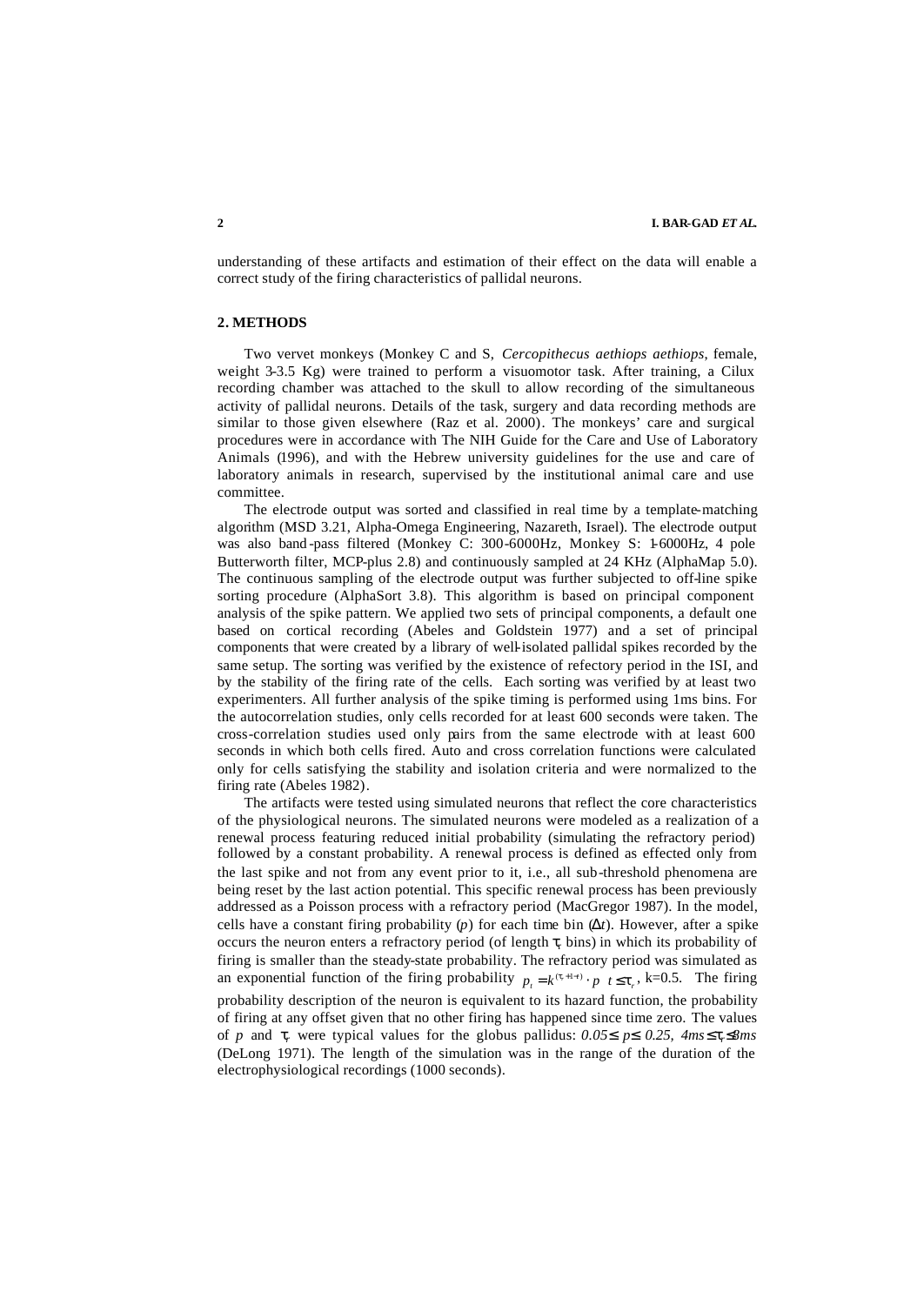#### **INTERPRETATION OF PALLIDAL CORRELATIONS 3**

## **3. RESULTS**

Autocorrelation functions calculated for neurons in the GPe and GPi display a very characteristic shape on the short time scale (Fig 1a). The shape of the function is characterized by several stages: a refectory period with low correlations, followed by a period of increased correlation, which drops down, sometimes in an oscillatory manner, to the steady state correlation. Traditionally, cells with such autocorrelation graphs were viewed as neurons with a tendency for burst creation due to the peak in the autocorrelation (Abeles 1982; Perkel et al. 1967; Rodieck et al. 1962). This bursting assumption was based on the notion that the peak results from a short-term increase in the firing probability of the neurons. However, modeling very simple simulated cells shows that this characteristic shape does not result from a period increase in firing probability (i.e. bursting). The simulated neurons' firing probability is described by a refractory period characterized by a lowered firing probability  $(p_t)$  followed by a fixed firing probability *(p)*. The autocorrelation of these simulated neurons resembles greatly the shape of the experimentally recorded neurons (Fig 1b). In a very simplistic neuron with a zero probability of firing the peak's value is  $I_{peak} = p/Dt$  while the value at steady state is  $\mathbf{I}_{\mathbf{X}} = p/\mathbf{D}t^*(1+p^*t_r)$ . The value of the peak is slightly lower and the value of the steady state is slightly higher in case of a non-absolute refractory period. A complete analysis of the autocorrelation function shape in the general case appears elsewhere (Bar-Gad et al. 2001a).



**Figure 1:** (A) Typical shape of the short-term autocorrelation function of pallidal neurons. The marked phases of the function are: (1) Refractory period phase (2) Elevated correlation phase (3) Oscillatory correlation phase (4) Steady state phase. (B) Simulated neuron with a refractory period (*tr)* of *6ms* and a fixed firing probability (*p*) *0.18* following the refractory period.

This short-term effect is reflected in the autocorrelation function of neurons recorded in all brain areas. However, the size of this artifact (as described by the difference between the peak and the steady state) varies greatly with the length of the refractory period and the firing rate of the cells (Table 1). Not only does the absolute size of the artifact increase but also its relative ratio to the firing rate. The phenomenon, which is evident clearly in pallidal cells that have a high firing rate, is extremely small in other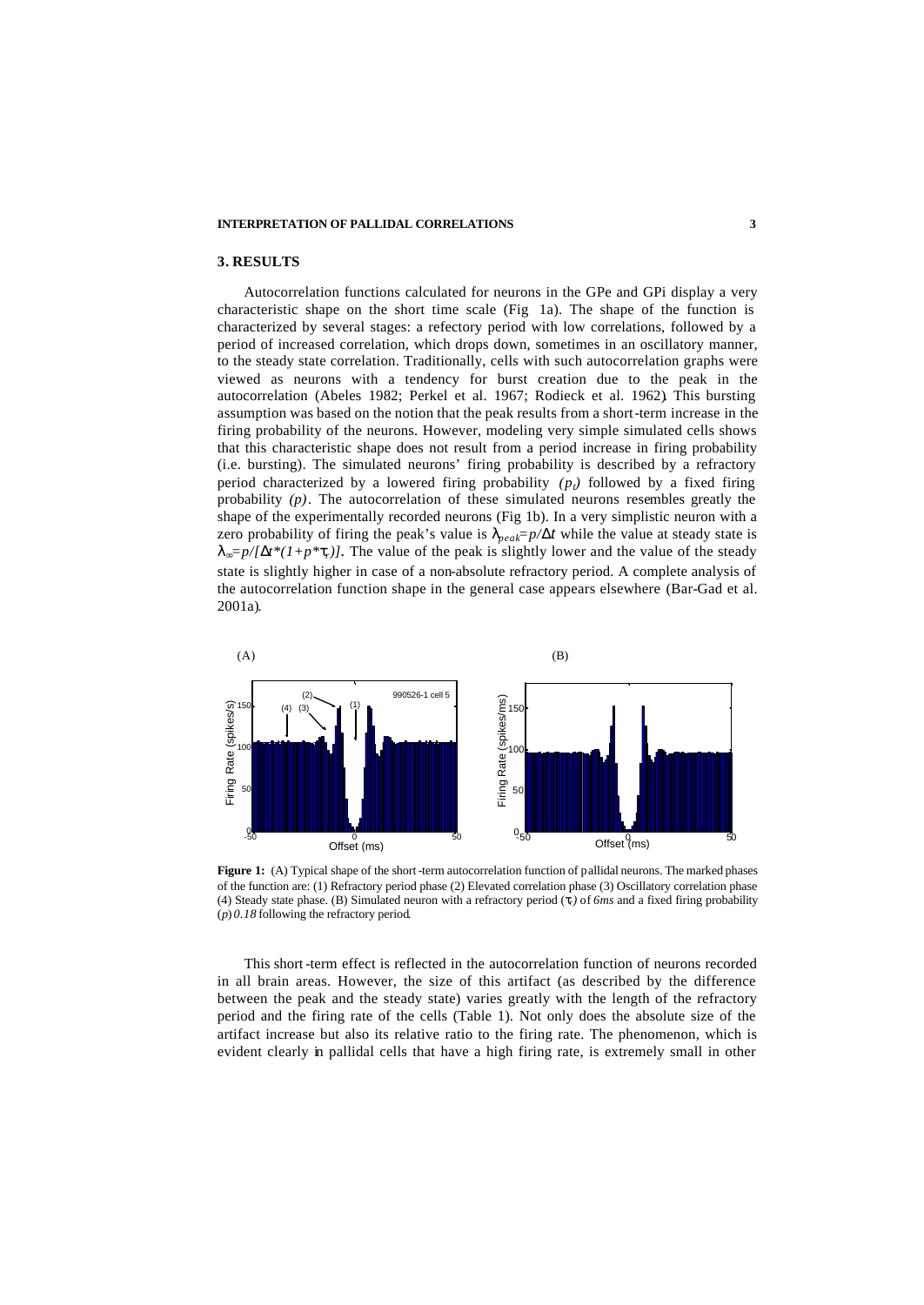|                 | $\lambda_{\infty}$ (Hz) | $t_{\rm r}$ (ms) | $\Delta\lambda$ (Hz) | $\Delta \mathcal{N} \lambda_{\infty} (\%)$ |
|-----------------|-------------------------|------------------|----------------------|--------------------------------------------|
| Globus Pallidus | 60                      | O                | 33.75                | 56.25                                      |
| STN             | אר                      |                  | n 70<br>2. I 8       |                                            |
| Cortex          |                         |                  | 0.05                 | 1.01                                       |

brain areas with lower firing rates such as the cortex and usually disappears within the noise.

**Table 1:** Typical values of firing rate  $(I_x)$  and refractory period  $(I_y)$  for different brain areas and their effect on the expected difference of the peak from the steady state  $(DI)$  and on the ratio of this difference to the firing rate  $(Dl/l_x)$ .

Pallidal neurons recorded using different electrodes during the same session display a flat cross-correlation function depicting non-correlated behavior (Fig 2a) similarly to previously shown results (Nini et al. 1995; Raz et al. 2000). However, the crosscorrelation of neurons recorded by the same electrode in the pallidum reflect the following phenomenon: around time difference zero there is a very short period of low correlation resulting from the inability to identify spikes originating from multiple sources occurring at the same time or within a very short time difference. This effect is well known and occurs to some extent in all online and offline sorting methods (Lewicki 1998). However, the surprising result is that this period is surrounded by a short-term positive peak in the correlation (Fig 2b). This peak exists when the spikes are sorted using various online and offline sorting methods. This type of correlation has traditionally been interpreted as a result of functional connectivity (Eggermont 1990) between the neurons. However, computational simulation of independent neuron pairs sheds new light on the phenomenon. Two simulated neurons were created using a refractory period followed by fixed firing rate, independently from each other. A short period of the firing sequence (Fig 2c) of both cells is shown. Due to the independence in the creation of the sequences, the resulting cross-correlation function is flat (Fig 2d). A simple simulation of the spike sorting mechanism removes some of the spikes that occur in close temporal proximity. The removal is dependent on  $S_{i,j}(t)$  which describes the probability of a spike removal of a spike if there is another spike at offset  $t$  (Fig 2e). The resulting cross-correlation of the two sequences reflects the obvious lowered correlation around zero offset, and also display a short-term positive peak around that time (Fig 2f).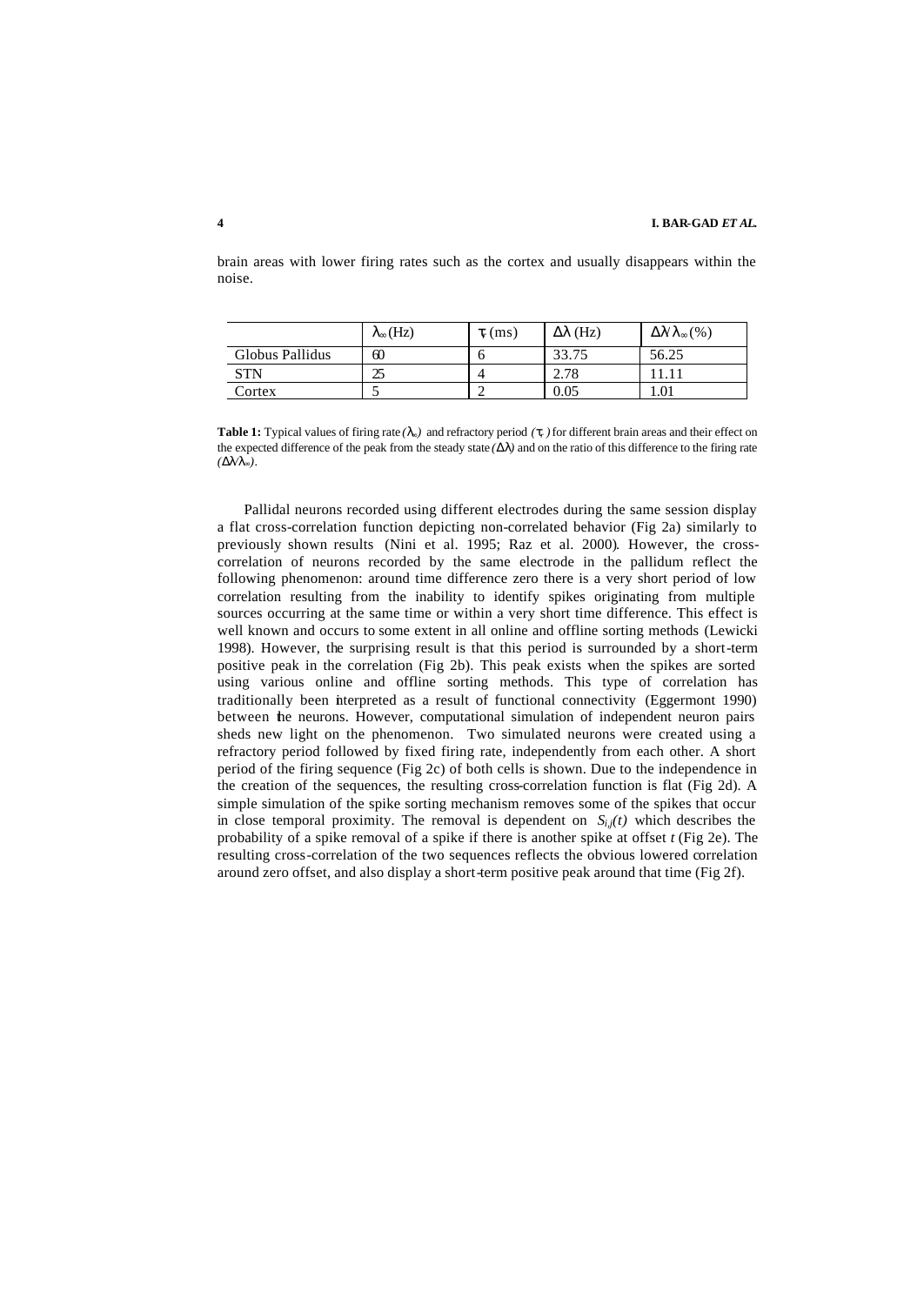

Figure 2: (A) Typical cross-correlation of two neurons recorded on different electrodes in the pallidum (B) Typical cross-correlation of two pallidal neurons recorded on the same electrode (C) Simulated spike trains of two cells without removal of spikes occurring at the same bin, simulating recording from different electrodes (D) Cross-correlation of simulated cells shown in *(C)* (E) Simulated spike trains after removal of spikes occurring within a short temporal difference, simulating recording from the same electrode (F) Crosscorrelation of simulated cells shown in  $(E)$ . The parameters used in the figure are: Δt=1ms, τ1=6ms, p1=0.15, τ2=8ms, p2=0.12, *Sm,n*=*Sn,m*=[0.5 1 0.5]

The described artifact occurs during recording of multiple cells from a single electrode throughout the brain. However, the relative size of the effect depends on two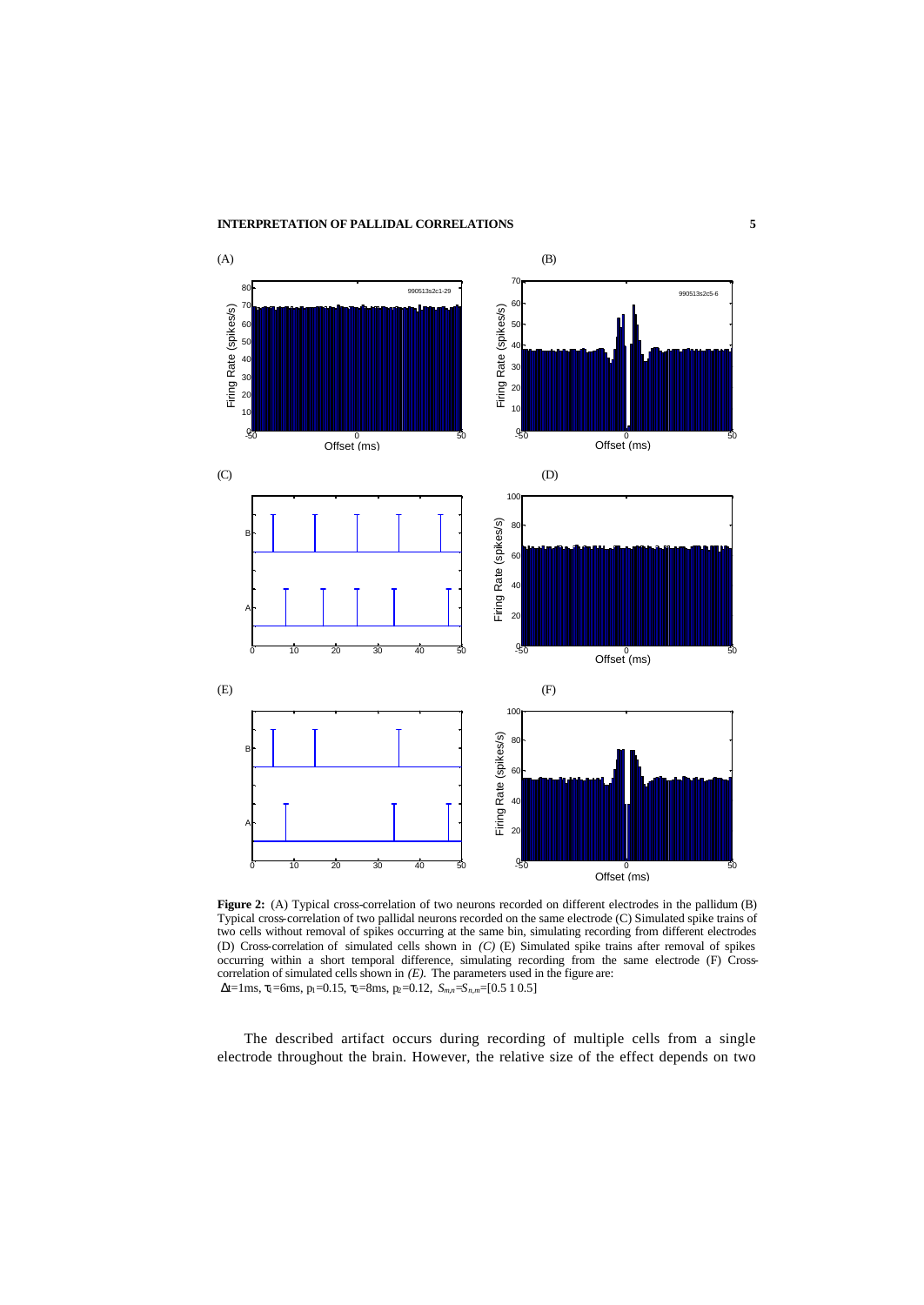parameters: the effectiveness of the sorting methods in separating temporally close spikes and the firing rate of the two neurons. The high rate of the pallidal neuron firing makes them extremely vulnerable to the artifact relative to other brain areas (Table 2). A complete analysis of the size of the effect appears elsewhere (Bar-Gad et al. 2001b).

|                 | Observed<br>Firing rate<br>(spikes/s) | Original<br>Firing rate<br>(spikes/s) | $\Delta\lambda$ (Hz) | $\Delta \mathcal{N}$ <sub>o</sub> (%) |
|-----------------|---------------------------------------|---------------------------------------|----------------------|---------------------------------------|
| Globus Pallidus | 60                                    | 78.5                                  | 42.6                 | 71.1                                  |
| <b>STN</b>      | 25                                    | 27.2                                  | 4.6                  | 18.6                                  |
| Cortex          |                                       |                                       | 0.2                  | 3.1                                   |

**Table 2:** The size of the short-term peak *(Dl)* caused by the shadowing effect and its ration relative to the firing rate  $(DL/L_x)$  differs according to the characteristics of the brain area (for the same experimental setup for the spike detection process), the shadowing parameters are typical to those measured in the experimental setup:  $\alpha$ =2,  $S_{m,n}$ = $[0.250.7510.7510.75]$ . The observed firing rate is lower than the original (real) rate due to the unidentified overlapping spikes.

## **4. DISCUSSION**

The misleading peak in the autocorrelation function can be understood by examining the firing probability of the neuron and its reflection in the autocorrelation function. Immediately following the refractory period the chances of the cell being in another refractory period are very small therefore the probability is the probability *(p)* reflected in the hazard function of the cell. On the other hand, at larger temporal offsets, the chance of additional spikes occurring increases and with it the chance that the neuron be in a state of a refractory period. This causes the value of the autocorrelation function to decrease below  $(p)$ . The exact value that the autocorrelation function assumes at large offset is dependent upon the firing probability and the refractory period's length and shape. Moreover, manipulations causing a change in rate (for example lesion or pharmacological treatment) cause a change in the size of the phenomenon that might be interpreted as an effect on the pattern of the spike train (Bergman et al. 1994) instead of being properly interpreted as an epiphenomenon of rate changes. The artifact can be compensated analytically by calculation of the hazard function of the neuron's firing and reconstruction of the compensated autocorrelation function (Bar-Gad et al. 2001a).

The logic behind the positive correlations resulting from the "shadowing" or misidentification of neural firing of multiple spikes recorded by a single electrode lies once again with the effect of the refractory period. On an average the correlation function is lowered due to synchronous firing that is not identified. However, during the refractory period, the chance of another spike is lower so the chances of "shadowing" decrease leading to higher correlation level. Due to the removal of spikes during the "shadowing" period, the autocorrelation functions of the two cells are reflected in the cross-correlation much like the phenomenon occurring in functionally connected neurons (Eggermont 1990). The reflection of the autocorrelation can be seen by the smaller short-term troughs surrounding the cross-correlation peaks. These troughs reflect the autocorrelation peaks that were described previously. The reflection can also be seen on longer time scales as a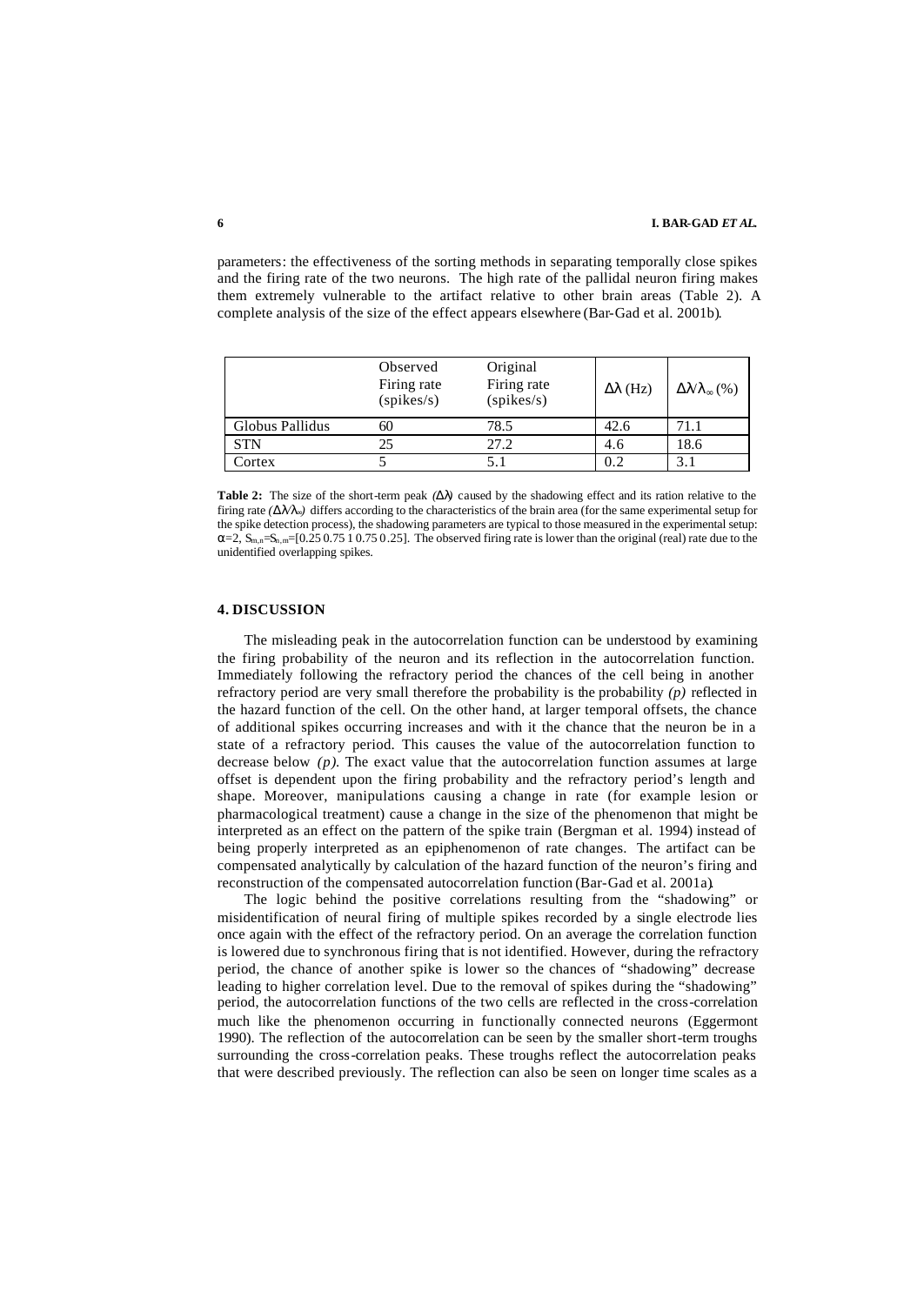#### **INTERPRETATION OF PALLIDAL CORRELATIONS 7**

trough extending 500-3000 milliseconds reflecting the long term peaks in the autocorrelation function which are due to the pauses in activity characteristic to pallidal neurons (DeLong 1971). The situation is further complicated, since any systematic misidentification of spikes will cause such correlation. An example of this is a neuron whose spikes are too small to be identified but causes a distortion in the spike shape of a bigger spiked cell thereby decreasing its identification. This "invisible" cell will also cause the cross-correlation function of the identified cells to appear correlated. The artifact caused by the shadowing period has to be handled by a combination of two methods. The first of which is reducing the misidentification of spikes occurring in close proximity by any of a large number of (mainly offline) spike sorting techniques (Lewicki 1998). However, since none of the current methods is able to achieve the same reliability in identifying overlapping spikes as it has with non-overlapping ones, it must be complemented by the second method. The second method is based on assessing the "shadowing" effect by analyzing the autocorrelation shape and the "shadowing" period. The result of such an analysis is an estimation of the size and shape of the peak (Bar-Gad et al. 2001b).

The described artifacts occur during the analysis of electrophysiological data from all brain areas. However, their effect was probably overlooked due to their negligible size resulting from the low firing rate. The firing characteristics of the pallidal neurons and especially their high firing rates make them extremely prone to such artifacts. In the pallidum, the mathematical and technical artifact associated with the correlation functions might obscure any phenomena resulting from the physiological characteristics of the single neurons or of the complete network. Only a full understanding of these artifacts and their consideration and compensation can lead to a reliable analysis of the behavior of the pallidal neurons and network.

### **5. ACKNOWLEDGEMENTS**

This study was supported in part by the Israeli Academy of Science and the US-Israel Bi-national Science Foundation. We thank Gali Havazelet-Heimer, Joshua A. Goldberg & Sharon Maraton for sharing their data with us.

#### **6. REFERENCES**

Abeles, M., 1982, Quantification, smoothing, and confidence limits for single- units' histograms, *J.Neurosci.Methods* **5**: 317-325.

- Abeles, M. and Goldstein, M. H. J., 1977, Multispike train analysis, *IEEE Transactions in Biomedical Engineering***65**: 762-773.
- Bar-Gad, I., Ritov, Y., and Bergman, H., 2001a, The neuronal refractory period causes a short-term peak in the autocorrelation function, *J.Neurosci.Methods* **104**: 155-163.
- Bar-Gad, I., Ritov, Y., Vaadia, E., and Bergman, H., 2001b, Failure in identification of multiple neuron activity causes artificial correlations, *J.Neurosci.Methods***107**: 1-13.

Bergman, H., Wichmann, T., Karmon, B., and DeLong, M. R., 1994, The primate subthalamic nucleus. II. Neuronal activity in the MPTP model of parkinsonism, *Journal of Neurophysiology* **72**: 507-520.

DeLong, M. R., 1971, Activity of pallidal neurons during movement, *Journal of Neurophysiology* **34**: 414-427. Eggermont, J. J., 1990, *The Correlative Brain. Theory and Experiment in Neuronal Interaction.* Berlin, Springer-Verlag.

Groves, P. M., Wilson, C. J., and MacGregor, R. J, 1978, Neuronal interactions in the substantia nigra revealed by statistical analysis of neuronal spike trains, in: *Interactions Between Putative Neurotransmitters in the Brain,* Garattini.S ed., New York, Raven Press, pp. 191-215.